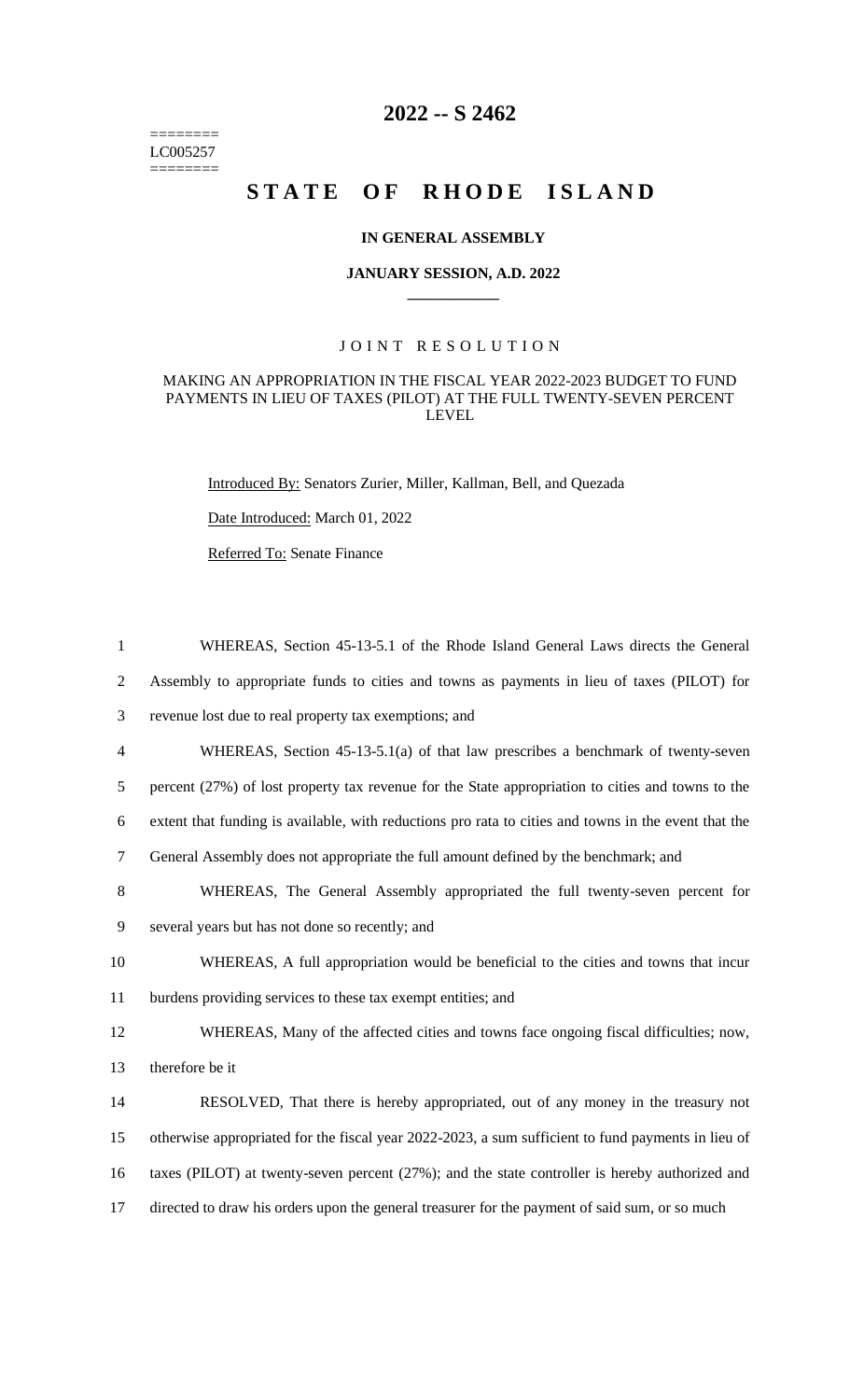1 thereof as may be from time to time required, upon receipt of properly authenticated vouchers.